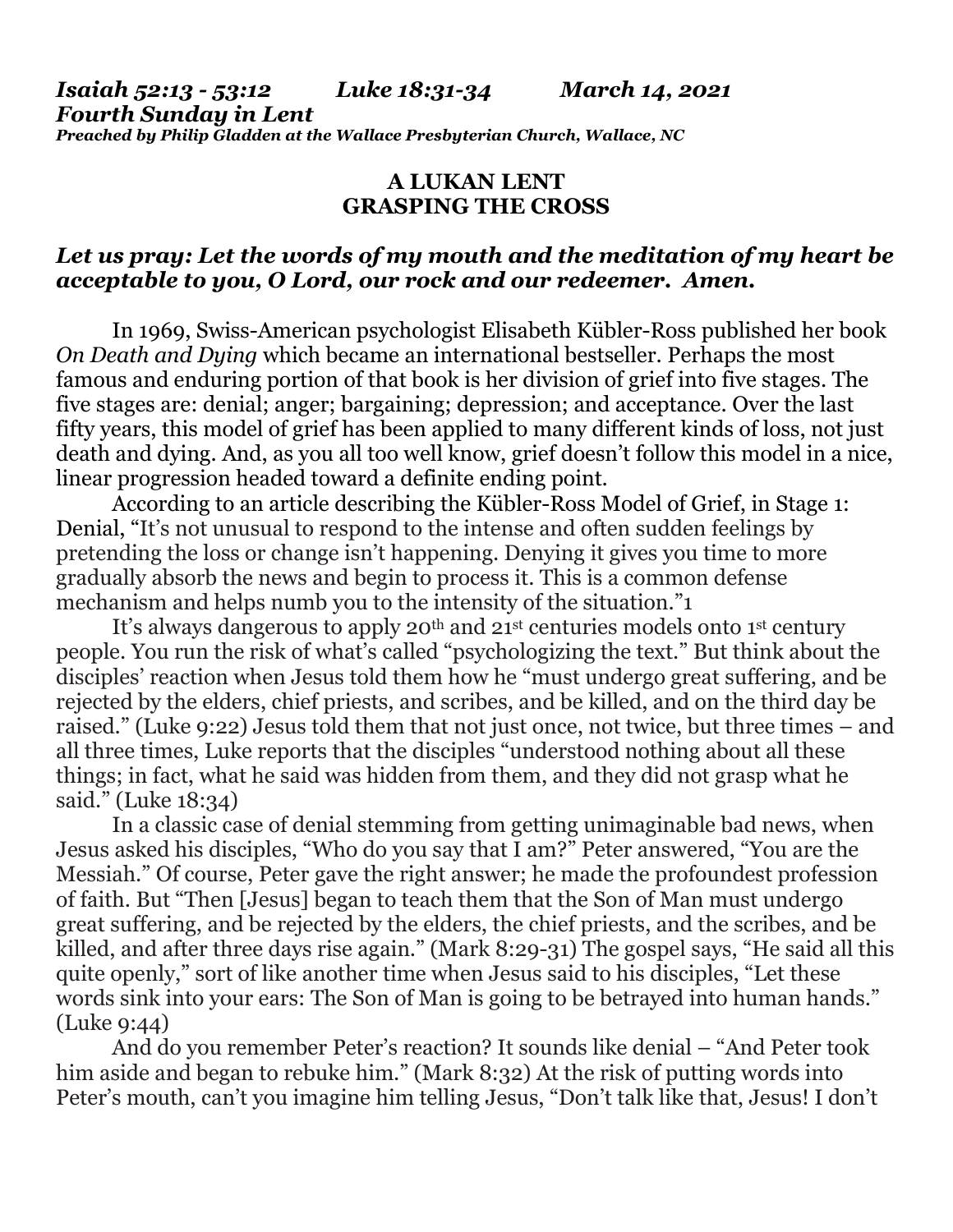understand what you're talking about. That could never happen to you. I don't want to hear about you suffering and dying"?

So why couldn't the disciples "understand about all these things"? Why couldn't they "grasp what was said"? How much plainer could Jesus have made it for them? "We're going up to Jerusalem and I'm going to suffer and die and be raised again." One Bible scholar has written, "It is almost inconceivable that anyone could fail to understand the plain words of [Jesus – 'for he will be handed over to the Gentiles; and he will be mocked and insulted and spat upon. After they have flogged him, they will kill him, and on the third day he will rise again.']" "Here," the scholar writes, "lies the real difficulty standing in the way of faith."<sup>2</sup>

The apostle Paul said the same thing in his first letter to the Corinthian Christians: "For the message about the cross is foolishness to those who are perishing, but to us who are being saved it is the power of God . . . For Jews desire signs and Greeks desire wisdom, but we proclaim Christ crucified, a stumbling block to Jews and foolishness to Gentiles, but to those who are the called, both Jews and Greeks, Christ the power of God and the wisdom of God." (1 Corinthians 1:18, 22-24)

Maybe the disciples didn't get it and couldn't grasp the cross, because it just wasn't in their frame of reference. "You're the Messiah!" Peter had confessed for all of them. "And messiahs certainly don't get handed over, mocked, insulted, spat upon, flogged, and killed. What good is that kind of messiah? And what's this talk about being raised up on the third day? Maybe some time in the future, in the general resurrection, on that great getting-up morning! But on the third day – what are you talking about, Jesus?" [Not to mention the fear and uncertainty and grief and sadness that must have confronted the disciples if they even let themselves think about what Jesus was telling them.]

But there is a troublesome little phrase at the end of today's gospel story: "in fact, what he said was hidden from them, and they did not grasp what was said." (Luke 18:34) In my sermon preparation this week, I came across an interesting phrase that describes the disciples' dilemma: "human failure and divine purpose." We can't let the disciples completely off the hook for not understanding what Jesus was talking about. After all, they were real-life, flesh and blood folks just like you and me, full of fears and doubts and questions and expectations and ideas about "the way things ought to be."

On the other hand, believing and trusting in Jesus and following him – especially when it means going to Jerusalem and going to the cross – involves more than just understanding what Jesus says on an intellectual level. In *The Layman's Bible Commentary*, Donald G. Miller noted, "This was all beyond the understanding of the disciples *at this moment* [emphasis added]. 'They did not grasp what was said' (vs. 34) It would take Good Friday, Easter, and Pentecost to fill it with meaning."<sup>3</sup> In other words, as they say, "you have to go through Good Friday to get to Easter Sunday!

The disciples didn't know the end of the story as they made the journey to Jerusalem with Jesus. But, as we make our Lenten journey through Luke with Jesus to Jerusalem, we *do know* the end of the story. The glory and celebration of Easter Sunday don't diminish the grief and suffering of Good Friday, but they reassure us and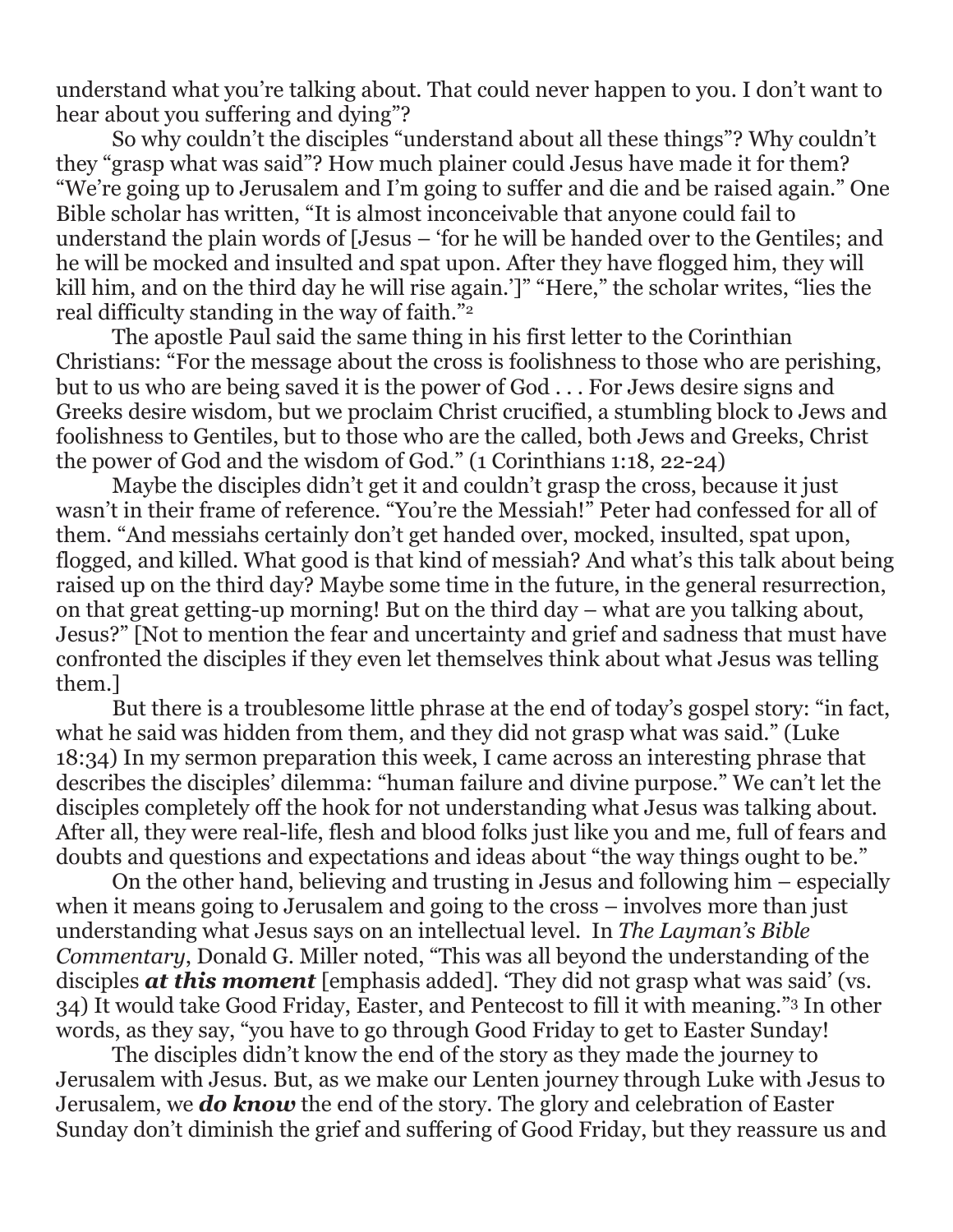give us hope that the Messiah who was nailed to the cross on Friday is the risen, living Lord we worship and serve today.

But how often do we not grasp the cross? It's not as if we don't understand the words that Jesus says – "Love your enemies. Seek first the kingdom of God. Take up your cross and follow me." Too often, though, it's as if we're in denial. We'd rather adorn the Easter cross with spring flowers than pick up our cross and follow Jesus where he leads us.

There is a word of grace on this journey. Why in the world would the disciples continue on the journey to Jerusalem after hearing what Jesus had to say? But they did. They didn't get it all right. They argued along the way about who was the greatest. Judas betrayed Jesus. Peter denied Jesus. They all abandoned Jesus in his time of need. But, after Good Friday and Easter Sunday, "after he was raised from the dead, his disciples remembered that he had said this; and they believed the scripture and the word that Jesus had spoken." (John 2:22) And Jesus commissioned them and sent them out to continue the work he began.

Jesus still speaks the word of the cross to us today and sends us out to continue the work he began. During this Lenten season, as we anticipate our Easter celebration in three weeks, let us grasp the cross and its meaning for our lives as disciples and followers of Jesus Christ.

In 1653, Sigismund von Birken of Nuremberg, Germany wrote a hymn called "Jesus, I Will Ponder." Perhaps the lyrics will help us grasp the cross of Jesus today:

*Jesus, I will ponder now On Thy holy Passion; With Thy Spirit me endow For such meditation. Grant that I in love and faith May the image cherish Of Thy suff'ring, pain, and death That I may not perish.*

*Make me see Thy great distress, Anguish, and affliction, Bonds and stripes and wretchedness And Thy crucifixion; Make me see how scourge and rod, Spear and nails, did wound Thee, How for man Thou diedst, O God, Who with thorns had crowned Thee.*

*Yet, O Lord, not thus alone Make me see Thy Passion, But its cause to me make known And its termination. Ah! I also and my sin Wrought Thy deep affliction; This indeed the cause hath been Of Thy crucifixion.*

*Grant that I Thy Passion view With repentant grieving Nor Thee crucify anew By unholy living. How could I refuse to shun Ev'ry sinful pleasure Since for God's only Son Suffered without measure?*

*If my sins give me alarm And my conscience grieve me, Let Thy cross my fear disarm, Peace of conscience give me. Grant that I may trust in Thee And Thy holy Passion. If His Son so loveth me, God must have compassion.*

*Grant that I may willingly Bear with Thee my crosses, Learning humbleness of Thee, Peace mid pain and losses. May I give Thee love for love! Hear me, O my Savior, That I may in heaven above Sing Thy praise forever.*